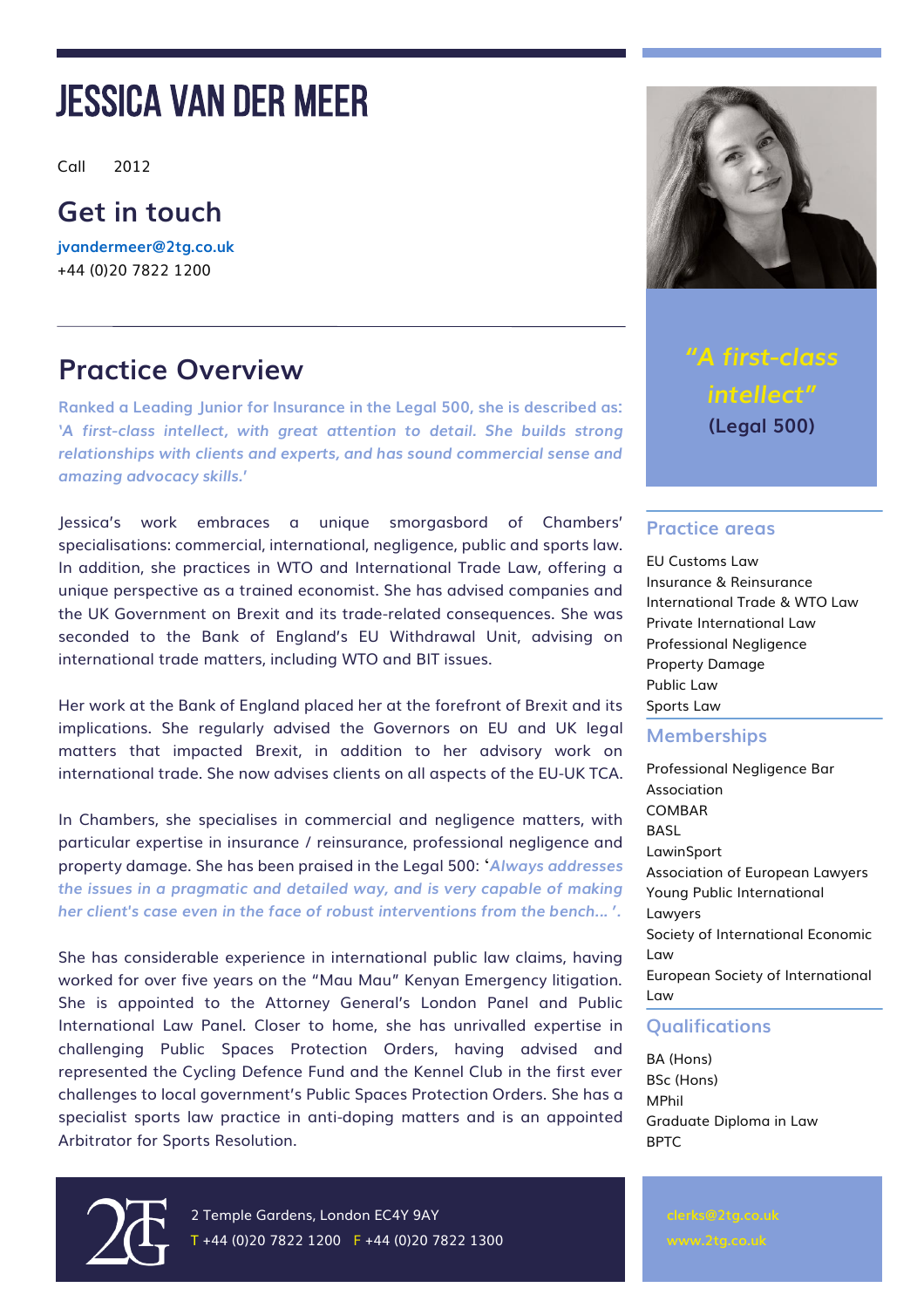Jessica has exceptional international experience. As a Pegasus Scholar based in Beijing and Shanghai, she worked on one of the largest antidumping investigations to date. Through her time as a Pegasus Scholar, she also gained experience with Chinese contract, company (joint venture and merger and acquisitions) and procedural law, as well as experience working on Chinese, Hong Kong and Singaporean-based commercial litigation and arbitrations. Jessica has also been seconded to the International Dispute Team of the French law firm Gide Loyrette Nouel to work on private international and investment arbitrations. She is confident in dealing with multi-jurisdictional work that allows her to use her language skills.

Before joining 2TG, Jessica worked for the United Nations and the International Institute for Sustainable Development, where she specialised in international trade and sustainable development issues. In pursuing her combined interest of trade economics and law, Jessica has also contributed to *Schmitthoff's Export Trade: The Law and Practice of International Trade.*

### **Property Damage**

Jessica's practice spans the full breadth of property damage issues: fires, floods, subsidence (including Tree Preservation Orders) landslip and construction disasters. This sets her up with an extensive knowledge on all forms of nuisance and statutory based forms of liability.

She regularly advises on and acts in DPA claims, subrogated recovery and claims for indemnity insurers, with an emphasis on homeowners, construction professionals and network operators.

She particularly enjoys working on claims raising complex technical matters ranging from design issues to geotechnical considerations.

### **Current and Recent Work**

*A Slippery Issue: The Limits of Continuing Nuisance.* 

A case note on *Harrison Jalla and Others v Shell International Trading and Shipping Company* [2021] EWCA Civ 63 Available [here.](https://www.linkedin.com/posts/2-temple-gardens_a-slippery-issue-the-limits-of-continuing-activity-6761955543226572800-qMnt)

*X v London Borough of Croydon* **[2020]**

*Advised* and acting for claimants in a subsidence claim raising limitation and illegality issues involving a planning application.

#### **Education**

University of Leiden, The Netherlands Utrecht University, The Netherlands Oxford University City Law School, City University London European Academy

#### **Awards**

Pegasus Scholar Prince of Wales and David Karmel Scholar, Grays Inn Huygens Talent Scholar

#### **Languages**

Dutch (native) French, Spanish (conversational)

2 Temple Gardens London EC4Y 9AY  $T + 44 (0)2078221200$ F +44 (0)20 7822 1300

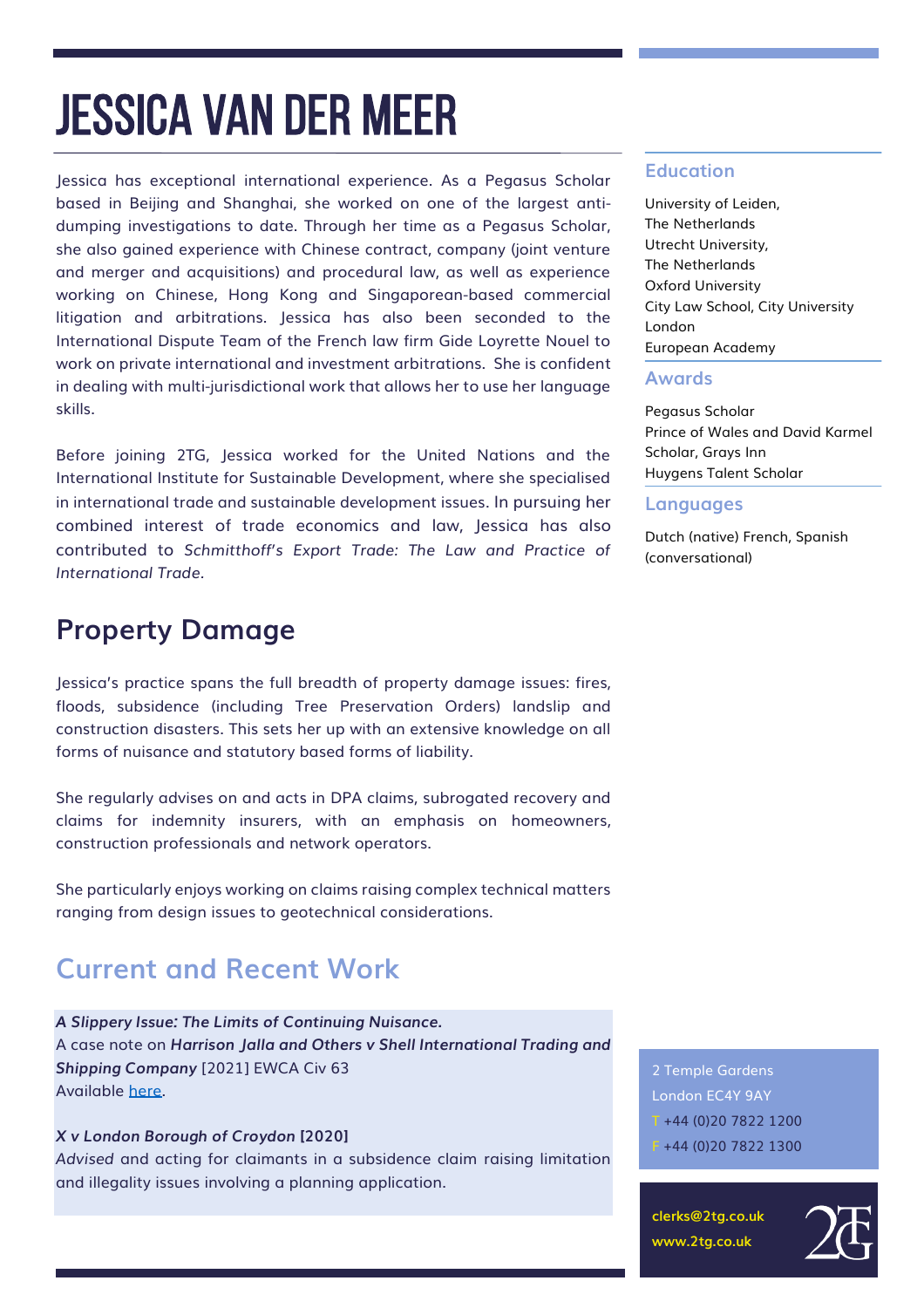#### *Dover Street* **[2020]**

High-end refurbished restaurant in Mayfair goes up in flames days before it is due to open. Jessica advised the claimants as to whom to pursue on after sifting through the technical fire evidence and contractual arrangements between a cornucopia of subcontractors.

#### *SEPN* **[2020]**

Acted for one of many subcontractors engaged to excavate a floodplain. In the process of excavation, the SEPN network cables were damaged; a central issue was to whom and how liability attached, given the contractual matrix between the subcontractors.

#### *X v London Borough Barnet* **[2020]**

Advised and acting for claimants in a longstanding tree roots subsidence claim involving Tree Preservation Orders, concerns on limitation and attribution.

#### *O v Ceredigion County Council* **[2018-2021]**

Acting for claimants in a private sewer dispute that repeatedly flooded property; involved technical issues on limitation, covenants and identification of users and owners of the private sewer.

#### *SEPN* **[2019-20]**

Acting for a defendant in a construction and property damage claim that resulted in considerable damage to a local power network.

#### *SESW* **[2018]**

Acting for a water company where a water main had been drilled into by a third party resulting in extensive escape of water. Legal issues included limitation and whether there could be recovery of certain heads of loss.

#### *X v Southwark County Council* **[2017]**

Involved advising and settling Particulars in a subsidence claim involving a permanent Tree Preservation Order and elements of judicial review and limitation.

#### **[2017]**

Advising on a Consumer Protection Act claim where one of the prospective defendants went into receivership.

#### *Co-operative Group Limited v Birse Developments Ltd and Others* **[2014] EWHC 530 (TCC)**

Jessica worked with Dore Green in this High Court case which examined when a main contractor's claim in tort against a sub-contractor or member of its professional team is time-barred by virtue of section 2 of the Limitation Act 1980. This case is the current authority on what constitutes 2 Temple Gardens London EC4Y 9AY  $T + 44 (0)2078221200$ F +44 (0)20 7822 1300

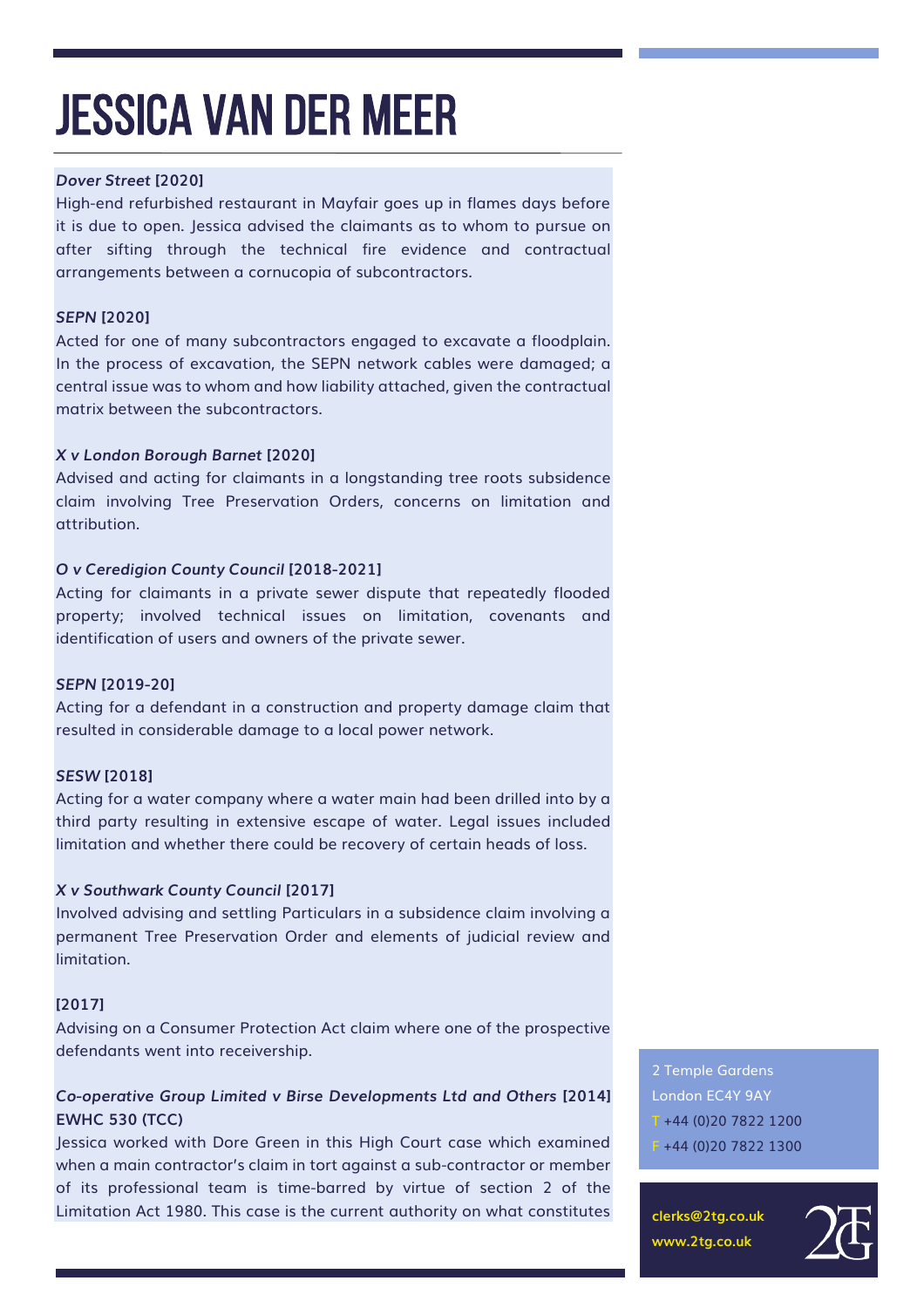damage in this context and the latest date on which it might be said to have occurred.

### **Insurance & Reinsurance**

Ranked as a Leading Junior for Insurance in the Legal 500, Jessica undertakes a broad range of insurance and reinsurance work, including cross-border insurance disputes. Her insurance experience extends to coverage disputes, issues of policy wording and policy construction, breach of warranties, and claims raising contentious technical issues on the proximate cause of loss.

She is junior counsel of choice for Admiral insurance and is representing them (as junior to Rob Weir QC) in their high-profile Highways England test cases, challenging the appropriate methodology for assessing damage in highway furniture claims. The outcome of this litigation will have farreaching impacts for both insurers and the law.

She has specialist experience in insurance fraud involving art and cultural property, having worked with Charles Dougherty on the recovery of nine Old Master paintings.

She is described in the Legal 500 as:

'**A first-class intellect, with great attention to detail. She builds strong relationships with clients and experts, and has sound commercial sense and amazing advocacy skills.'**

**'Always addresses the issues in a pragmatic and detailed way, and is very capable of making her client's case even in the face of robust interventions from the bench. Jessica is also affable and approachable to opponents, and has a very clear understanding of the strengths and weaknesses of the parties' positions, which makes having sensible discussions outside of court more straightforward.'**

### **Current and Recent Work**

#### *Highways England test cases* **[2022]**

Jessica is junior to Rob Weir QC in a series of cases, heard together, to determine the appropriate methodology for measuring and damage in claims involving damage to highway furniture. This litigation will have far reaching impacts, not only financial for the insurance industry as these claims run into the millions each year, but also for the development of the law.

2 Temple Gardens London EC4Y 9AY T +44 (0)20 7822 1200 F +44 (0)20 7822 1300

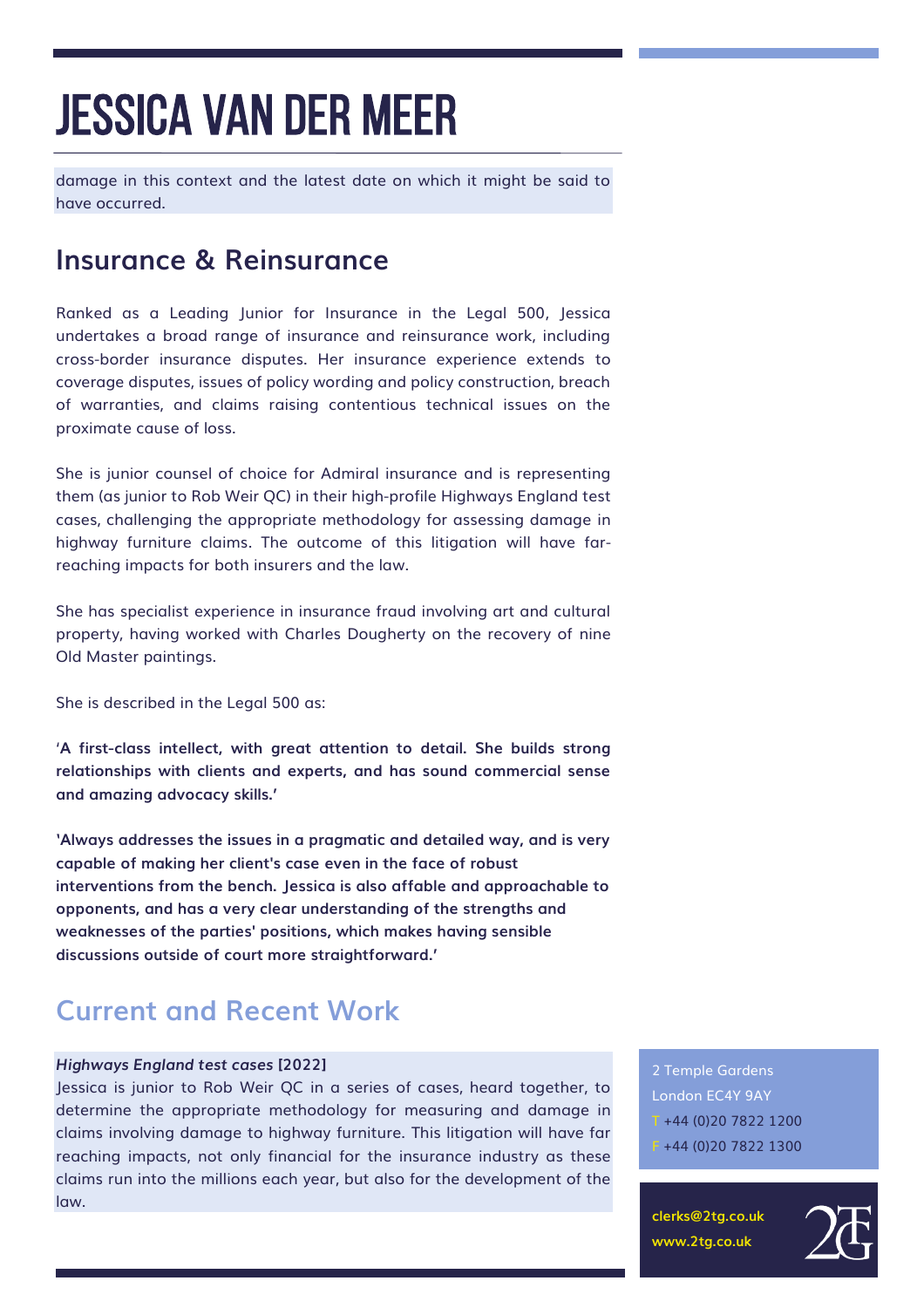#### *Generali Assurances* **[2020]**

Jessica advised and represented a French insurer contesting jurisdiction of a claim, pursuant to Brussels Recast Regulation and Rome II Regulations. She also advised on issues of coverage.

#### *Covea Insurance Ltd v O'Reillys* **[2018]**

Advised and settled Particulars of Claim for insurer to avoid an insurance policy *ab initio* because of fraudulent misrepresentation.

#### *B* **[2017]**

Advising on the insurance position and vicarious liability of a company where it, via a TUPE transfer, acquires the employees of another company who have been engaged in a long-running fraud.

#### *Equitas Ltd and Riverstone Insurance UK Ltd v NMP BV* **[2016]**

Jessica was junior to Charles Dougherty QC, where they represented the insurers in an insurance fraud claim involving nine Old Master paintings allegedly stolen from a renowned Dutch gallery in 1987. The paintings were subsequently recovered by the Dutch police in 2009.

#### **[2016]**

Coverage issues relating to a home insurance policy where the premises were used to manufacture illegal drugs.

## **Professional Negligence**

Jessica has particular experience in solicitor's negligence claims, ranging from negligent advice and negligent conduct of a claim to issues of breach of fiduciary duties/breach of trust for solicitors appointed as personal representatives.

Her property damage and insurance experience makes Jessica a strong advocate and adviser in negligence claims involving architects, surveyors and construction professionals. She is a formidable cross-examiner and well-versed in grilling experts on complex technical issues.

## **Current and Recent Work**

#### *RMS Goole Ltd* **[2020-2021]**

Representing claimants in a negligent design of vermiculite storage shed claim against surveyors.

*Exeter County Council* **[2020]**

2 Temple Gardens London EC4Y 9AY T +44 (0)20 7822 1200 F +44 (0)20 7822 1300

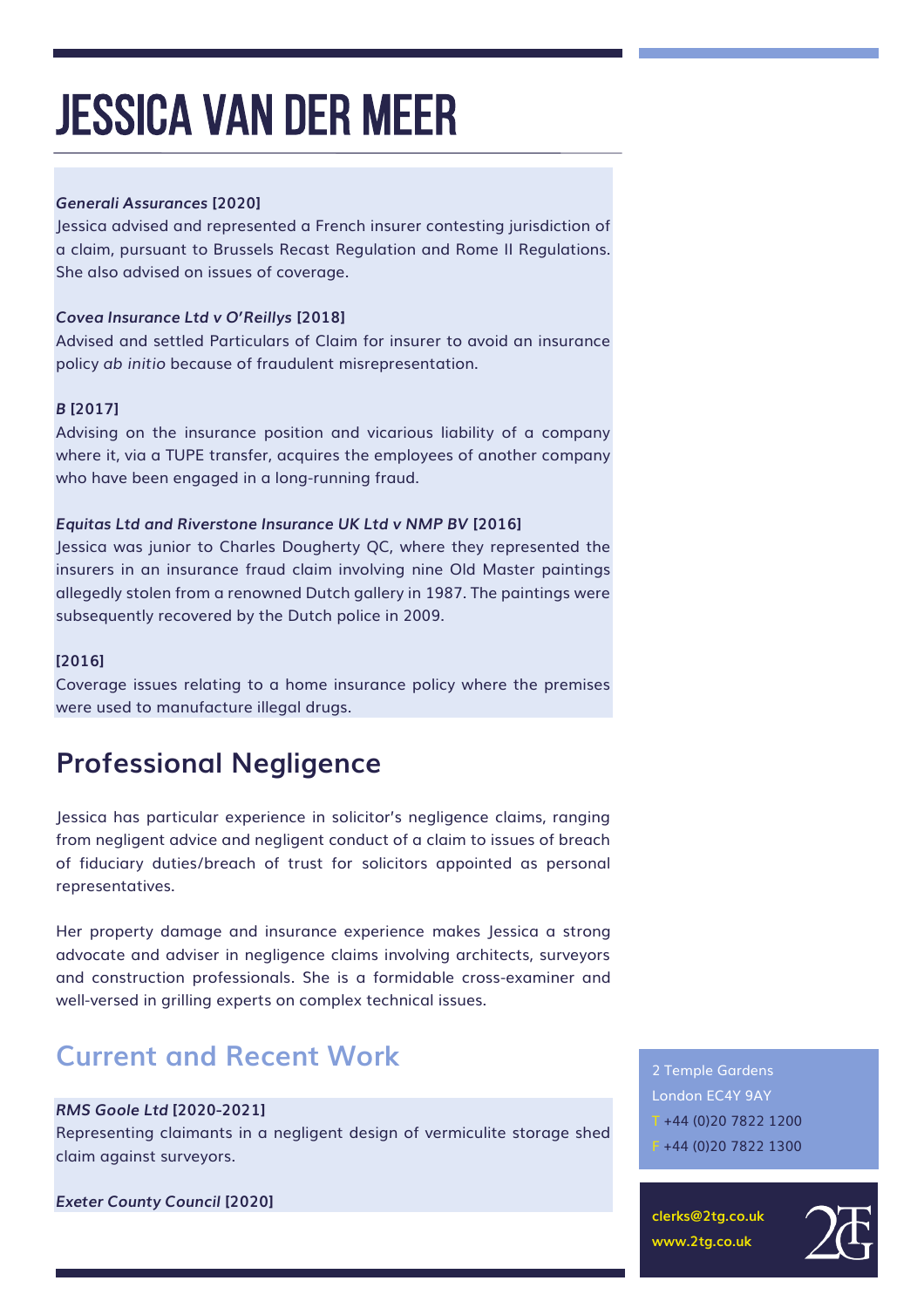A multi-million-pound professional negligence arbitration claim brought against an internationally renowned firm of architects regarding the refurbishment and extension of the Royal Albert Museum and Art Gallery.

#### *McCarthy v Sills & Betteridge LLP* **[2020]**

Successfully defended a firm of solicitors in a negligent conveyancing claim involving alleged overpayment of Stamp Duty Land Tax.

### **International Trade Law**

Jessica has formidable and unique experience in International Trade Law matters. Her experience in advisory work spans the full range of WTO treaty issues: technical barriers to trade, sanitary and phytosanitary measures, customs, national-treatment and most favour nation issues as well as agriculture and state aid.

- As consultant legal adviser to the Bank of England, she advised on WTO and **international trade matters in relation to Brexit with an emphasis on financial services and prudential policy**.
- She has advised the Bank of England on all major recent trade and investment negotiations including Comprehensive and Progressive Agreement for Trans-Pacific Partnership (CPTPP), Transatlantic Trade and Investment Partnership (TTIP), CETA, EU-Japan Trade Agreement as well as EU association agreements.
- She has advised the Bank of England and Department for International Trade on dispute settlement mechanism clauses and prudential carve-outs in future UK trade agreements. She has also advised on the fallout of the decision in *Achmea* and its consequences for BITs and **future UK trade and investment agreements**.
- Her advisory work extends to **trade negotiations**: she has worked with the Department for International Trade and Her Majesty's Treasury on the recent UK non-EU Trade Agreements.

Related to **Brexit,** Jessica has advised on specific **aspects of the TCA and their implications**, including the **Northern Ireland Protocol**. Her broad experience in international trade makes her well placed to advise on **import and export queries**. Jessica has experience in **EU Customs law** and has particular interest in **Rules of Origin and VAT disputes**.

Jessica has in-depth, on-the-ground experience in **trade defence instruments**. She worked on one of the largest anti-dumping investigations

2 Temple Gardens London EC4Y 9AY  $T + 44 (0)2078221200$ F +44 (0)20 7822 1300

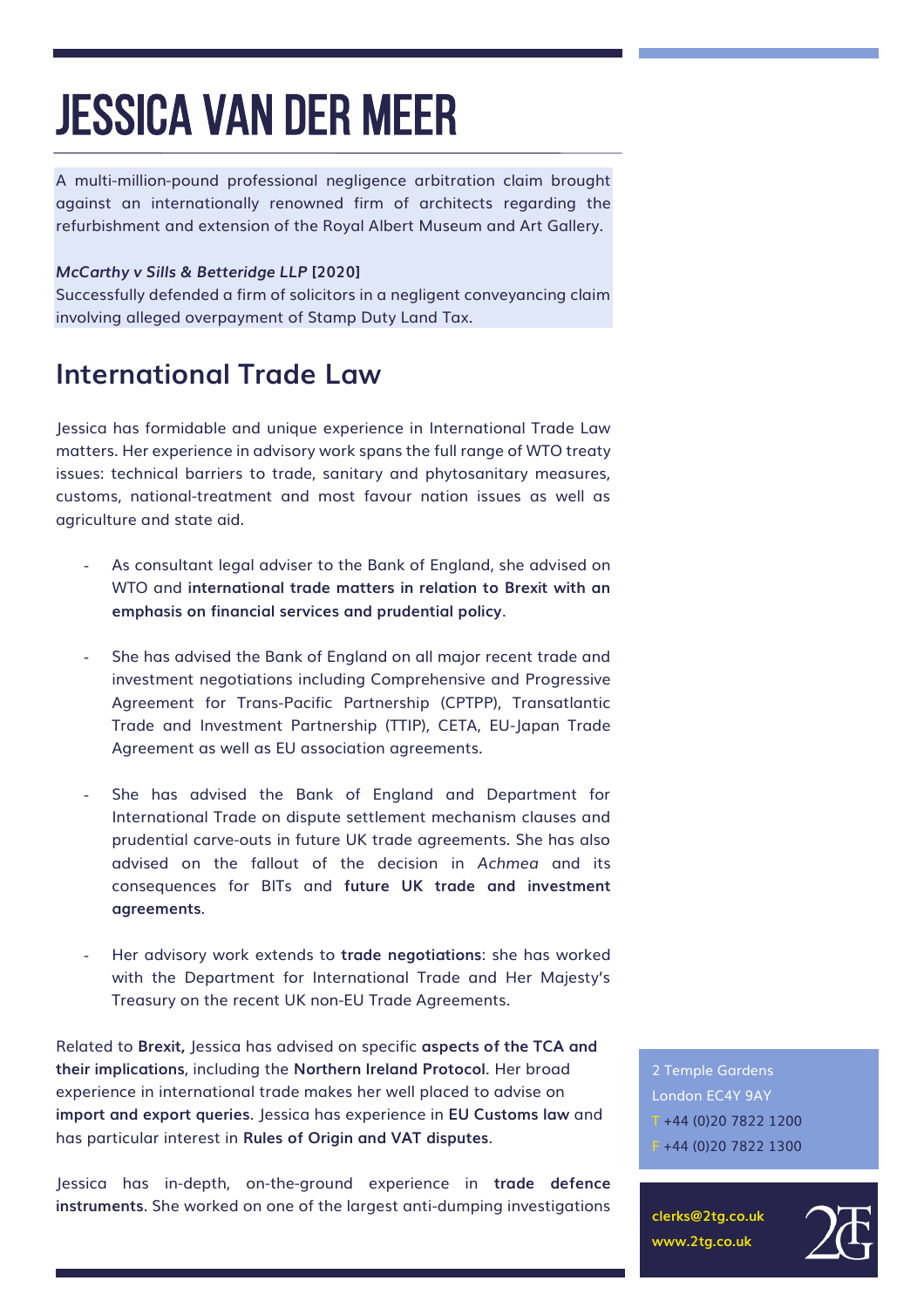of Chinese steel producers by the Canadian Government whilst a Pegasus Scholar. She was responsible for drafting responses to the Canadian Government's anti-dumping questionnaire, as well as advising the Chinese client as to its engagement with the investigation. This has given her invaluable first-hand experience of the technical and specialised nature of anti-dumping and anti-subsidy work.

Her **BIT experience** makes her incredibly well-rounded and versatile in **investment disputes**. She is presently the Assistant to the President of the Tribunal in an ongoing ICISD arbitration. She has previously worked for claimants and respondents in ICSID arbitrations involving Western-based multi-national corporations in dispute with the Chinese government.

Before joining 2TG, Jessica worked for the United Nations and the International Institute for Sustainable Development, where she specialised in international trade and sustainable development issues, including WTO law and bilateral investment treaties. This previous experience provides Jessica with a unique and valuable perspective on international trade issues.

### **Private International Law**

Jessica has a breadth of experience in international private law covering:

- LCIA, CIETAC, SIAC arbitration whilst working with the Chinese law firm Hui Zhong,
- SIAC arbitration whilst working with the Chinese law firm Jin Mao,
- HIAC and ICSID arbitrations whilst working Dentons based in Shanghai,
- ICC arbitrations, whilst being seconded to the International Dispute Team at the French law firm Gide Loyrette Nouel.
- ICSID arbitration as the Assistant to the Tribunal President in an ongoing matter involving the State of Kuwait.

Whilst at Gide she worked on an ICC arbitration involving a dispute over oil exploration rights awarded by an African state; a contractual dispute between a French and English company and she assisted in successfully advising on multiple jurisdictions' (English, French, Dutch and Scots Law) approach to authority and a principal granting apparent authority.

Whilst at Jin Mao, Jessica advised and worked on a SIAC arbitration involving German and Indonesia based companies who had a contractual dispute in relation to the testing of coal.

2 Temple Gardens London EC4Y 9AY  $T + 44 (0)2078221200$ F +44 (0)20 7822 1300

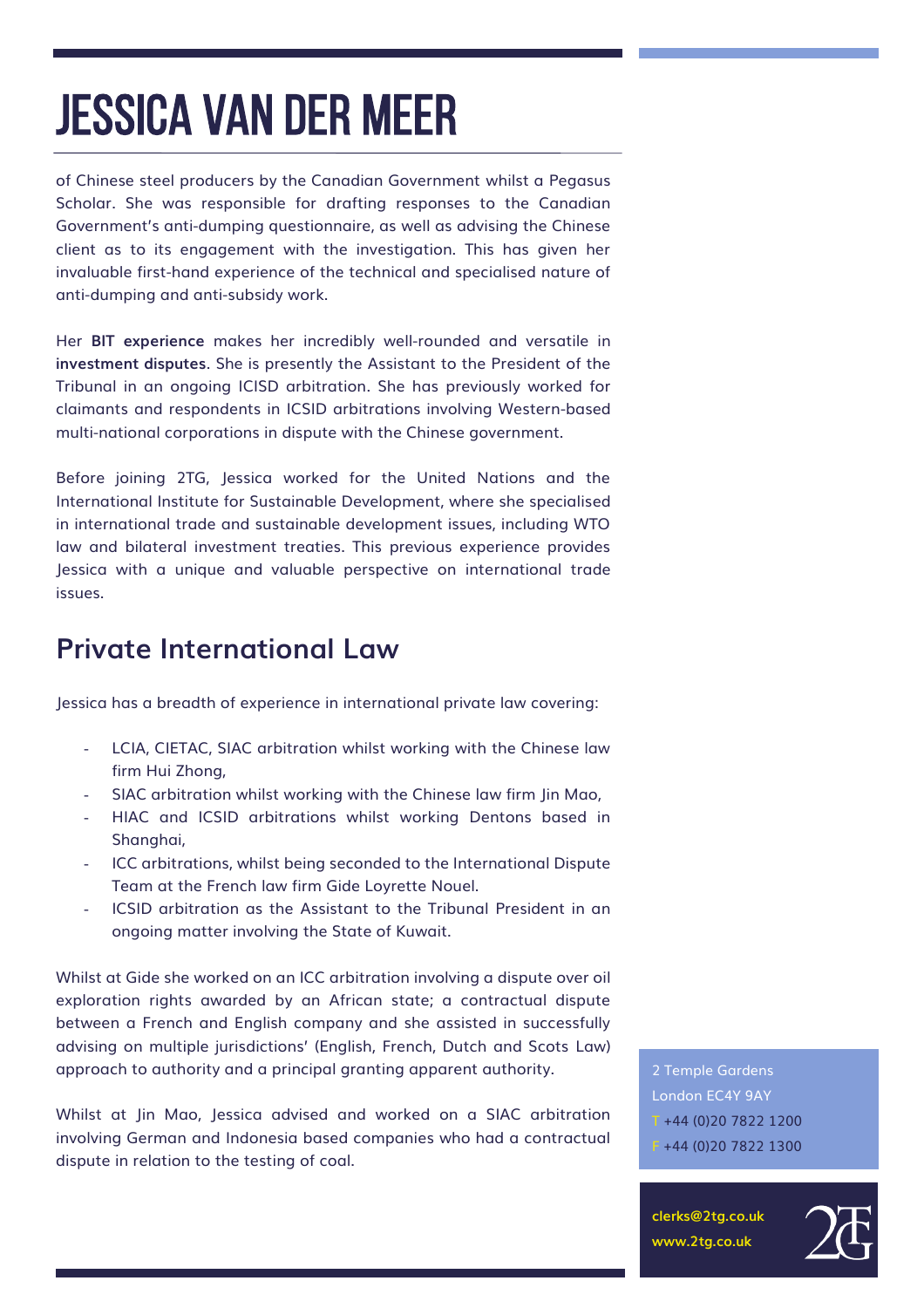She has BIT experience, having worked on various ICSID arbitrations involving a Western-based multi-national corporations in dispute with the Chinese government. She has also advised on the fallout of the decision in *Achmea* and its consequences for BITs and future UK trade and investment agreements. Presently, she is Assistant to the President of an ongoing, multi-million-dollar ICSID matter.

## **Public Law**

During the COVID-19 Pandemic Jessica has been busy advising and representing the Medicines and Healthcare products Regulatory Agency (MHRA) in appeal proceedings involving medical device producers seeking exemptions to the Medical Devices Directive.

Jessica has a breadth of knowledge and experience in cases involving **EU and international law with public law elements**, **including sanction work** for the Foreign Commonwealth and Development Office. She is appointed to the Attorney General Public International Law Panel.

Jessica's advisory work at the Bank of England's EU Withdrawal Unit focused on **Brexit and its implications**. She has actively advised on the CJEU Wightman unilateral revocation of Article 50 litigation. Her work covered interpreting EU and international law treaties, advising on UK constitutional and administrative law points, and the implications of EU and UK legal judgments on Brexit.

Jessica worked with George Peretz QC and Ben Lask, representing DEFRA, in a **Francovich claim** made by several British agriculture producer organisations for delayed payments of relevant European Union agricultural subsidies by DEFRA.

She was also long-standing junior to Niazi Fetto and Guy Mansfied QC in the **Kenyan Emergency Group Litigation**. This was a group action by 40,000 "Mau Mau" and related claimants alleged UK Government responsibility for alleged mistreatment during the Kenyan Emergency in the 1950s. The claims involved complicated areas of constitutional and administrative, torts and personal injury, human rights and jurisdictional elements.

More recently, Jessica has advised on **climate change litigation**, in particular using judicial review to hold the UK government accountable for its Paris Agreement obligations.

Her public law work also intersects with **sport**: working with Martin Porter QC, Jessica has advised on and brought the first statutory appeals to

2 Temple Gardens London EC4Y 9AY  $T + 44 (0)2078221200$ F +44 (0)20 7822 1300

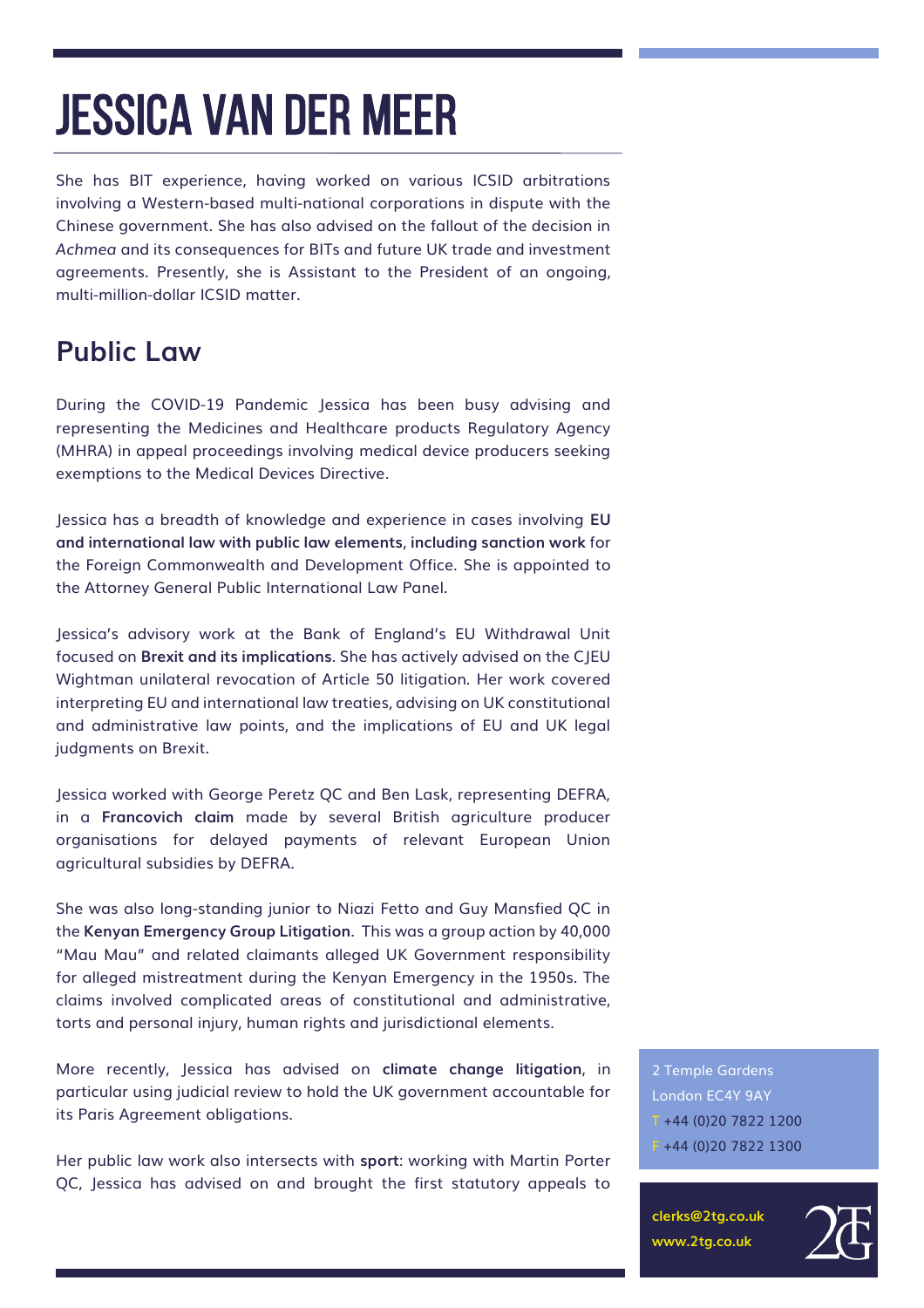challenge various Councils' decisions to institute a Public Spaces Protection Order ('PSPO') in the High Court.

Her work has appeared in the UK Constitutional Law Blog: J. van der Meer, 'Paws for Thought: The High Court tackles PSPOs in a Landmark Judgment', U.K. Const. L. Blog (26th Apr. 2018) (available [here\)](https://ukconstitutionallaw.org/2018/04/26/jessica-van-der-meer-paws-for-thought-the-high-court-tackles-pspos-in-a-landmark-judgment/).

## **Notable Work**

#### *Plan B v Secretary of State for Business, Energy & Industrial Strategy and Others* **[2021]**

Advising climate change litigation charity on bringing judicial review proceedings against the UK Government for failures to meet its climate change obligations under the Paris Agreement on Climate Change.

*Summers v London Borough of Richmond* **[2018] EWHC 782 (Admin)** Jessica and Martin Porter QC represent the Kennel Club in the first statutory appeal to be brought to the High Court challenging a PSPO restricting dog walking within the borough of Richmond

J. van der Meer, '**Paws for Thought: The High Court tackles PSPOs in a Landmark Judgment**', U.K. Const. L. Blog (26th Apr. 2018) (available [here\)](https://ukconstitutionallaw.org/2018/04/26/jessica-van-der-meer-paws-for-thought-the-high-court-tackles-pspos-in-a-landmark-judgment/)

#### *Michaels v Mansfield District Council* **[2017]**

Jessica and Martin Porter QC advised Cycling Defence Fund on bringing a statutory appeal challenging the Council's decision to institute a PSPO prohibiting cycling in a main market square.

### **Sports Law**

Jessica's sports practice specialises in **anti-doping cases (WADA and on a national level)** covering all major sports. Since 2015 she has regularly represented athletes in (amongst other sports) British amateur cycling, internationally ranked ITF and Paralympic tennis players and national professional weightlifters contesting Anti-Doping Rule Violations or adverse analytical findings.

Her expertise covers the full spectrum of anti-doping matters from contesting whereabouts failures to disputing the presence of prohibited substances (ranging from anabolic steroids to cocaine and elevated testosterone levels in a female athlete). Her comprehensive clinical negligence experience makes her adept in analysing prohibited substances cases in granular depth and well-versed at cross-examining medical and scientific experts.

2 Temple Gardens London EC4Y 9AY T +44 (0)20 7822 1200  $-+44(0)2078221300$ 

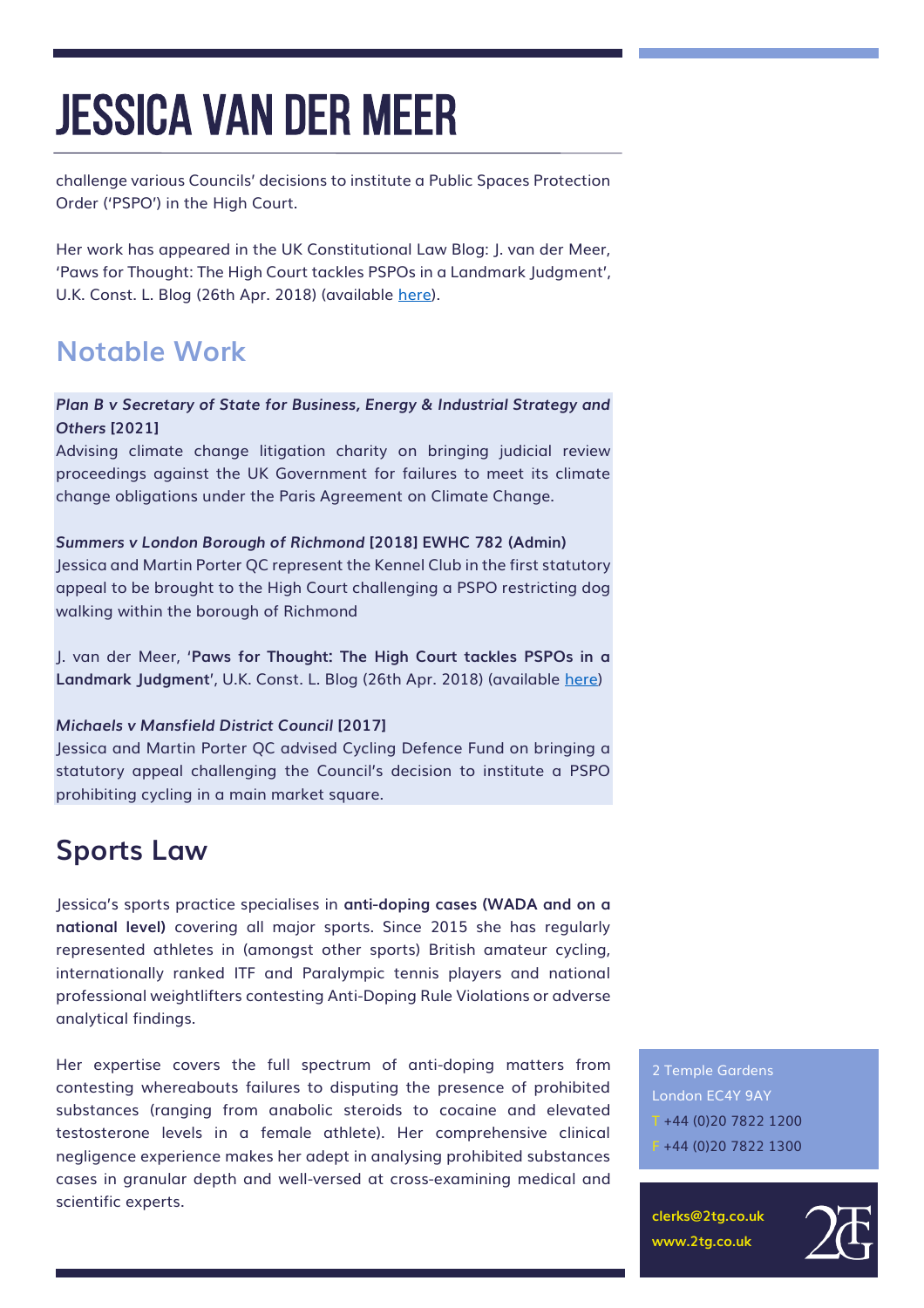Jessica is an appointed arbitrator to the Sports Resolution UK Development Member Panel.

## **Current and Recent Work**

*'***Crossing the Line – The Alberto Salazar, Dr Brown and Nike Oregon Project Scandal'** (28 April 2022) in LawinSport. Available **[here](https://www.lawinsport.com/topics/item/crossing-the-line-the-salazar-brown-nike-oregon-project-scandal)**

#### *UKA v TM [2021]*

Led by Steven Flynn, Jessica is representing suspended UK Athletics coach Tony Minichiello against charges that he breached his UKA coaching license. The case has received [publicity](https://www.theguardian.com/sport/2021/jul/05/toni-minichiello-suspended-and-under-investigation-says-uk-athletics) as Mr Minichiello coached many of Team GB Athletics' most successful athletes, not least Jessica Ennis-Hill.

#### *ITF v X [2021]*

With Jessica's assistance, a top 300 ranked female tennis player is contesting an anti-doping rule violation. Prohibited levels of testosterone was detected in a sample she provided whilst at an ITF competition. The player is disputing the charge on the basis that she was prescribed specific medications to assist her recovery from COVID which induced hyperthyroidism, which in turn increased the level of steroid hormones, including testosterone, in her blood. This is one of the first COVID specific defences utilised in anti-doping cases, as such it can be seen as a test case.

#### *ITF v Lucas Sithole* **[2019-2020]**

Jessica represented and successfully negotiated a good outcome for South African Paralympian Lucas Sithole – the first African wheelchair tennis player to win a Grand Slam – who was charged with testing whereabouts failures. The matter went through several procedural hearings, including submissions being filed and served and a final hearing date being set, before a mutually agreeable outcome was reached.

#### *ITF v X* **[2019-2020]**

*She* represented a promising junior professional tennis player in an antdoping matter (IAAF of prohibited stimulants) where she was able to negotiate, after the first procedural hearing, a mutually beneficial outcome for the athlete and the ITF.

'**Why are athletes held to a higher standard than medical professionals in anti-doping? Contrasting the Gil Roberts case and Team Sky Scandal**" (18 March 2018) in LawinSport. Available [here.](https://www.lawinsport.com/topics/sports/item/why-are-athletes-held-to-a-higher-standard-than-medical-professionals-in-anti-doping-contrasting-the-gil-roberts-case-and-team-sky-scandal?category_id=697)

#### *UKAD v X* **[2018]**

Jessica defended a British boxer in a UKAD appeal (IAAF of prohibited stimulants). Although the appeal was unsuccessful, Jessica gained 2 Temple Gardens London EC4Y 9AY  $T + 44 (0)2078221200$ F +44 (0)20 7822 1300